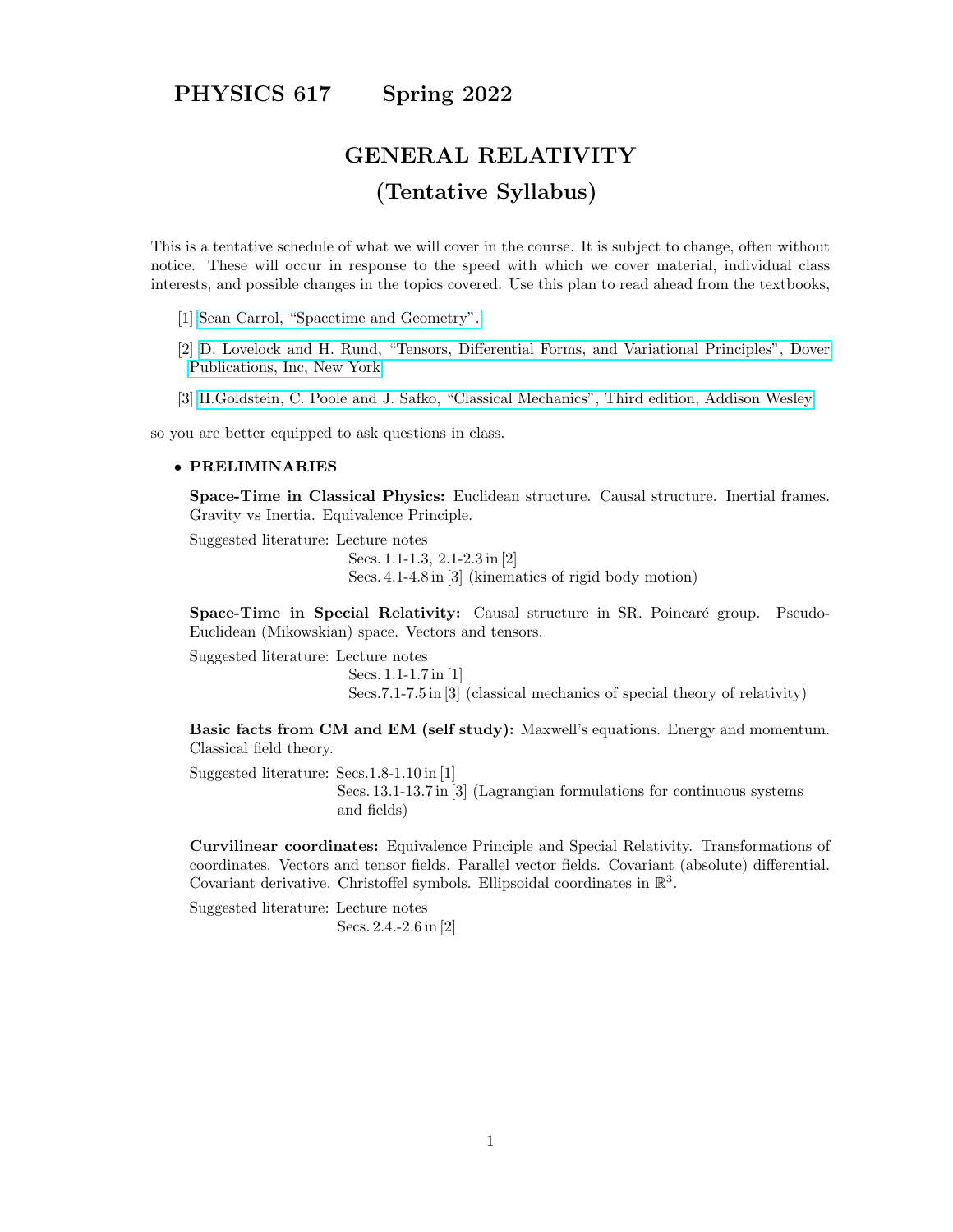# • ELEMENTS OF THE DIFFERENTIAL GEOMETRY

**Manifolds:** Topological space. Definition of the manifold. Examples:  $\mathbb{S}^n$ ,  $O(N)$ ,  $SO(N)$ ,  $\mathbb{R}P^n, \mathbb{T}^n, \ldots$ 

Suggested literature: Lecture notes Secs. 2.1, 2.2 in [1] Sec. 3.1 in [2]

**Tensor fields on manifolds:** Tangent vector and tangent space.  $T<sub>P</sub>M$  as space of derivations. Tangent vector fields and tangent bundle. Cotangent space and cotangent fields. Tensor fields. Tensor densities. Levi-Civita symbols.

Suggested literature: Lecture notes

Secs. 2.3, 2.4, 2.8 in [1] Secs. 3.2, 3.3, 4.1, 4.2 in [2]

Affinely connected manifolds: Absolute differential and covariant derivative. Affine connection. Torsion. Parallel transport. Geodesics. Parallel transport along closed curves. Curvature (Riemann) tensor.

Suggested literature: Lecture notes Secs. 3.3-3.7 in [2]

Basic facts on differential forms (self study): Differential form. Exterior derivative. Closed and exact forms. Wedge product. Integration. Stokes's theorem. Hodge star operator.

Suggested literature: Secs. 2.9, 2.10, Appendix E [1] Secs. 5.1-5.3, 5.5 in [2]

#### • SPACE - TIME IN GENERAL RELATIVITY

(pseudo-)Riemannian manifolds: Metric. Physical coordinates. Geodesics in a (pseudo- )Riemannian manifold. Locally geodesic coordinates.

Suggested literature: Lecture notes

Secs. 2.5, 3.1-3.4 in [1] Secs. 7.1, 7.2 in [2]

Levi-Civita connection: Particle in the gravitational field (Free motion. Newtonian limit). Absence of torsion in General Relativity. Connection vs metric.

Suggested literature: Lecture notes Secs. 3.1-3.3, in [1]

Curvature tensor in (pseudo) Riemannian space: Curvature vs metric. Flatness condition. Properties of the Riemann tensor: Symmetries, number of independent components, Bianchi identity. Free fall and Fermi normal coordinates (self study). Geodesic deviation equation.

Suggested literature: Lecture notes

Secs. 3.6, 3.7, 3.10 in [1] Secs. 7.3 in [2]

For Fermi normal coordinates, see [F.K. Manasse and C.W. Misner, "Fermi normal coordinates](http://www.physics.rutgers.edu/%7Esergei/617/Misner.pdf) [and some basic concepts in differential geometry", Journal of Mathematical Physics](http://www.physics.rutgers.edu/%7Esergei/617/Misner.pdf) 4, no. 6, [p. 735 \(1963\)](http://www.physics.rutgers.edu/%7Esergei/617/Misner.pdf)

For physical meaning of the geodesic deviation equation, see sec.1.6 in [iC.W. Misner, K.S.](https://www.academia.edu/39851352/Misner_Thorne_Wheeler_Gravitation_Freeman_1973_) [Thorne, J.A. Wheeler, "Gravitation".](https://www.academia.edu/39851352/Misner_Thorne_Wheeler_Gravitation_Freeman_1973_)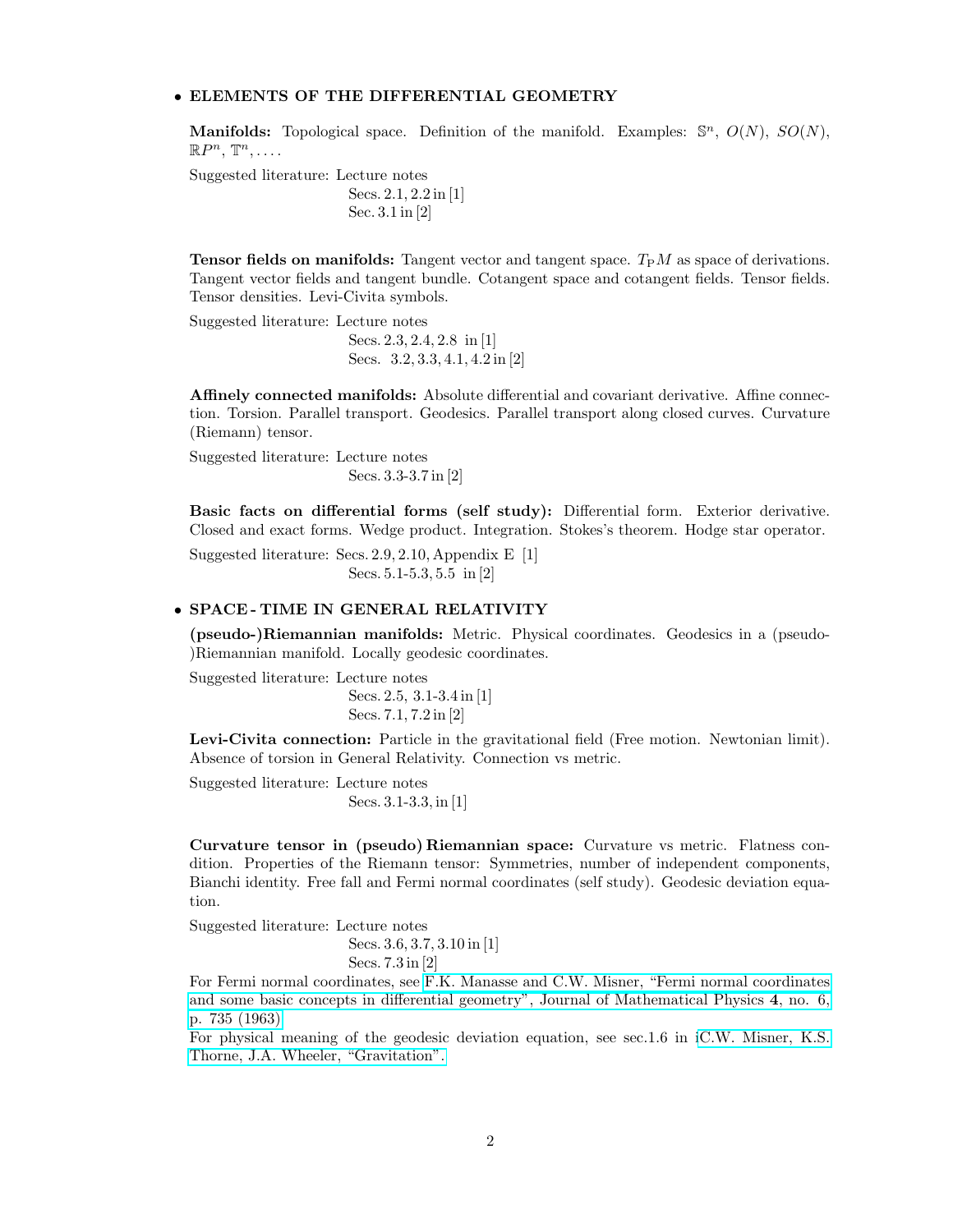#### • GRAVITATIONAL FIELD EQUATIONS

Einstein equations: Energy-Momentum tensor. Einstein's equation. Coordinate conditions. Harmonic coordinates.

Suggested literature: Lecture notes Secs. 4.1, 4.2 in [1]

Weak gravitational field: Linear approximation. Non-relativistic matter. Propagation of light in a weak gravitational field. Hamilton-Jacobi method in Classical Mechanics. Frequency shift in weak gravitational field. Deflection of light ray in the gravitational field of Sun. Gravitational lenses.

Suggested literature: Lecture notes

Secs. 10.1-10.5 in [3] (Hamilton-Jacobi theory) Secs. 7.1-7.3 in [1]

Variational principle: Lagrangian formulation. Derivation of Einstein's equation from variational principle.

Suggested literature: Lecture notes

Secs. 1.10, 4.3-4.5 in [1] Secs. 8.1-8.5 in [2]

# • EXACT SOLUTIONS OF EINSTEIN'S EQUATION

Schwarzschild solution: Static and stationary solutions. Rotationally invariant metrics. Schwarzschild metric.

Suggested literature: Lecture notes Secs. 5.1, 5.3 in [1]

Rotational symmetry and relativistic stellar structure: Gravitating spherical body. Tolman-Oppenheimer-Volkoff equation. Incompressible matter. Gravitational stability condition for a static star. Buchdahl's theorem.

Suggested literature: Lecture notes Sec. 5.8 in [1]

Geodesics of Schwarzschild: Kepler problem. Fall to the center.

Suggested literature: Lecture notes

Secs. 5.4-5.6 in [1]

Secs. 3.7, 3.8 in [3] (Kepler in Classical Mechanics problem)

The maximally extended Schwarzschild solution: Rindler space-time. Kruskal coordinates.

Suggested literature: Lecture notes Sec. 5.7 in [1]

Isometries: Killing vectors. Lie bracket. Birkhoff's theorem.

Suggested literature: Lecture notes Secs. 3.8, 5.2, Appendix B in [1] Sec. 4.4 in [2]

Gravitational collapse: Comoving coordinates. Synchronous coordinates (Gaussian normal coordinates). Collapse of dust-like matter.

Suggested literature: Lecture notes

Secs. 11.8, 11.9 in [S. Weinberg, "Gravitation and Cosmology:](https://www.amazon.com/Gravitation-Cosmology-Principles-Applications-Relativity/dp/0471925675) [Principles and Applications of The General Theory of Relativity",](https://www.amazon.com/Gravitation-Cosmology-Principles-Applications-Relativity/dp/0471925675) [John Wiley & Sons, Inc.](https://www.amazon.com/Gravitation-Cosmology-Principles-Applications-Relativity/dp/0471925675) Secs. 7.2, Appendix D in [1]